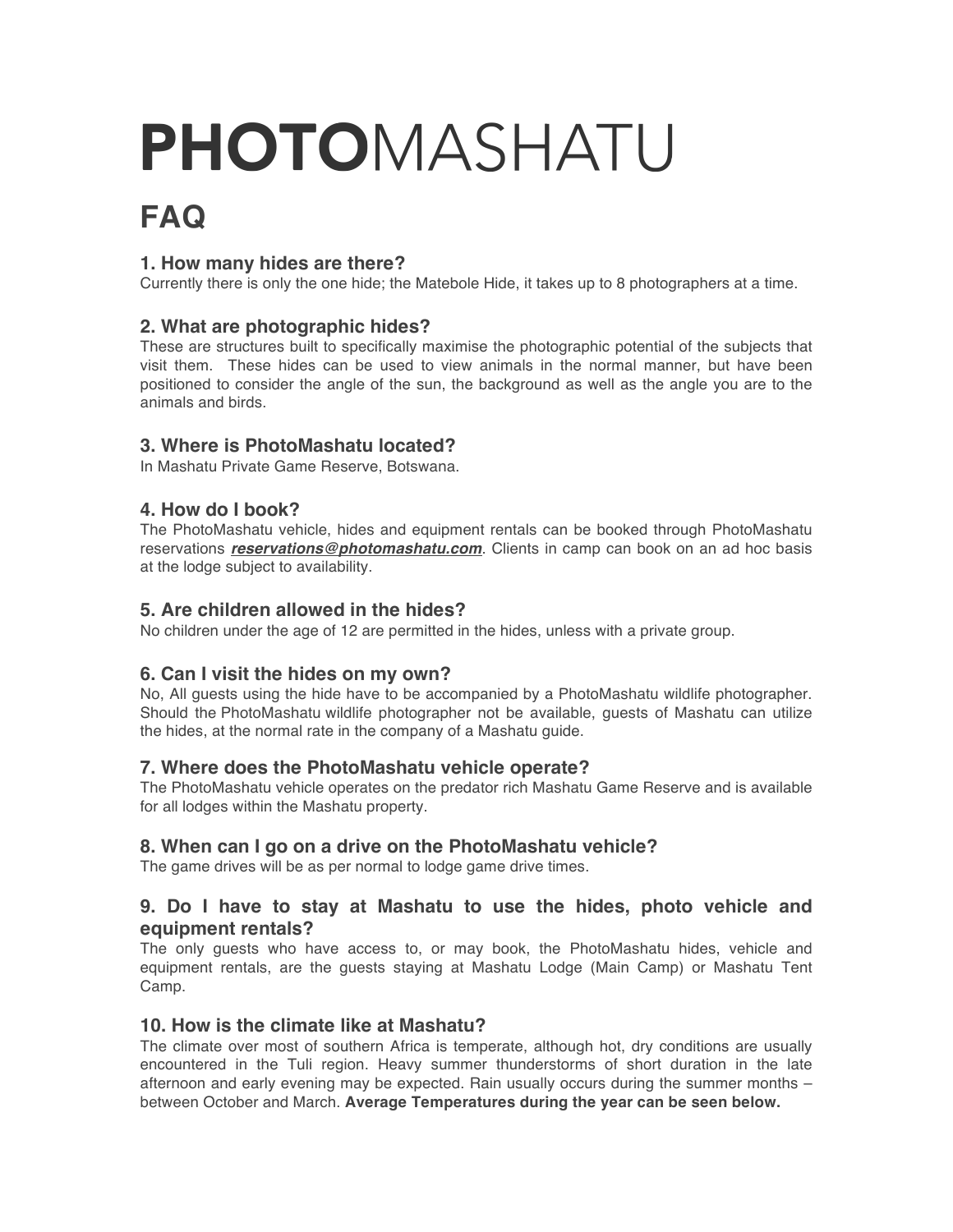#### **January**

**Min: 24°C or 75°F Max: 37°C or 99°F**

The beginning of a New Year sees the area looking lush with verdant plains and dense greenery. There is plenty of water in the veld thanks to the heavy summer thunderstorms that visit Mashatu in the late afternoons starting in early December.

Zebra and waterbuck begin to give birth to the new generation, and kudu start calving towards the end of the month. Elephants are to be found in large numbers, with migrant herds moving into the area. Enormous herds of up to 200 congregate – all taking advantage of the new green vegetation. Temperatures may be high – reaching between 35°C and 40°C. Fortunately the heat may be moderated in the afternoons and early evenings by the build-up of clouds and the possibility of a cooling thunderstorm. Cheetahs normally make their appearance, drawn to the area by concentrations of impala moving from the woodlands into the open plains. The impala are lured out by the tender new grass shoots, which cover the plains in delicate shades of green, especially to the north and east of the Majale River. If the rains have been plentiful, the Limpopo River may be flowing strongly and there is a good chance of flash floods at the Majale, Pitsani, Nyaswe and Matabole Rivers.

#### **February**

**Min: 23°C or 73°F Max: 40°C or 104°F**

The temperature soars in February – one of the hottest months of the year. The conditions are similar to those of January. Kudus continue to calve and there is also a good chance of seeing late impala fawns, tottering along on spindly, wobbly legs behind their mothers. Due to the excessive daytime heat, the animals wisely seek shade before 8 am, only becoming active again in the late afternoon just prior to sunset. Tropical thunderstorms are still a regular afternoon feature, and there is also a high probability of flooded rivers to add some excitement to game drives.

#### **March**

**Min: 21°C or 70°F Max: 35°C or 95°F**

The harsh, searing heat of summer begins to abate and there is less likelihood of rain. A few late kudu calves may make a bemused appearance at the beginning of the month. Large nursery herds of gawky Impala young are seen being kept under some control by the watchful eyes of their mothers. The bush is still dense but the bright shades of green are starting to dull as the year progresses. Due to the decrease in rainfall, the characteristic carpets of yellow flowers, so prevalent in the early summer months, begin to disappear.

#### **April**

**Min: 18°C or 64°F Max: 30°C or 86°F**

This is a truly lovely time of year in the bushveld. It is now autumn and the daily temperatures are most pleasant, with balmy days and nights. The trees are still green and the bush is thick. Ground cover growing away from the larger watercourses begins to change colour to the browner winter shades as water becomes scarcer. A hush begins to fall over the bush as the myriad of insects; frogs and reptiles quieten down in preparation for winter. Flocks of migratory birds also begin to congregate in the treetops, gathering together in preparation for the long flight northwards to sunnier climates and greener pastures. The rains have abated although late, unseasonable showers may occur – but this is the exception rather than the rule.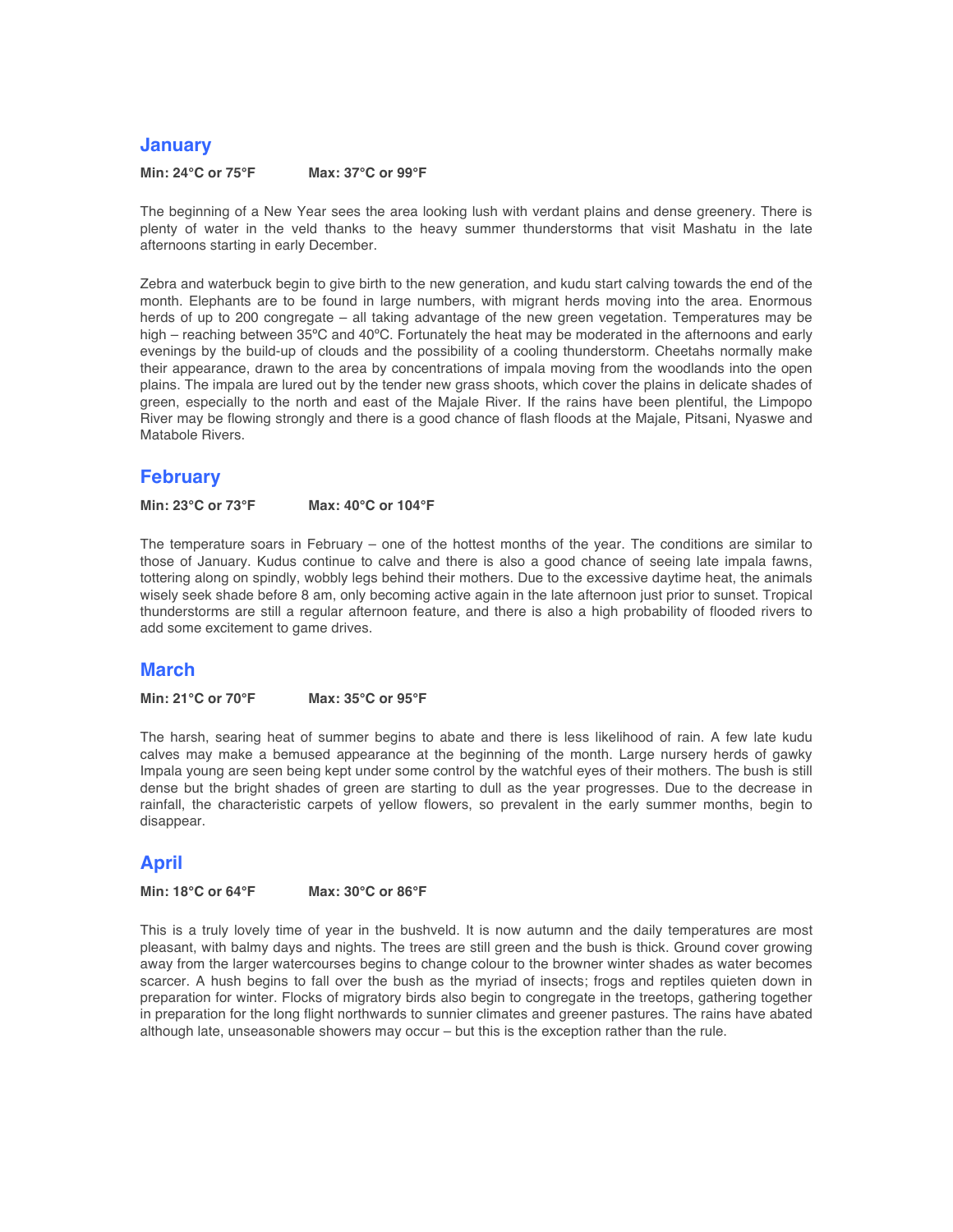#### **May**

**Min: 12°C or 54°F Max: 31°C or 88°F**

The transition from summer to winter happens quickly in the Limpopo Valley. Temperatures begin to drop rapidly after sunset and both morning and evening game drives require warmer clothing. Although chilly in the mornings, the days are clear and pleasant with crisp blue skies. Now that the rains are over, the veld begins to dry out and game starts congregating around the major water sources. The eight perennial and non-perennial rivers on Mashatu now provide much needed water for the wildlife on Mashatu and these valuable sources of water will continue to do so until the rains arrive in early December. Deciduous trees start losing their leaves and drifts of golden leaves accumulate on the ground around the trees. The grasses, forbs and herbs gradually begin to fade away. As the vegetation starts to thin, the elusive leopard is more easy to detect in the bushy riverine corridors. Lions, which are usually dispersed with the game during the wet season, now begin to concentrate their activities in the central parts of Mashatu.

#### **June**

**Min: 9°C or 48°F Max: 29°C or 84°F**

Winter is now upon us and has tightened its night-time grip on Mashatu. Many of the natural pans and pools of water in the rivers have now dried up and elephants and a host of other species begin to frequent the last remaining ponds and artificial waterholes at both the Main and Tent camps. This makes for exciting mealtime game viewing. Predator sightings are good at this time of the year thanks to the thinned out vegetation and increased concentration of game. Generally the game is more active during the day.

#### **July**

**Min: 8°C or 46°F Max: 29°C or 84°F**

The conditions are much like those in June. The days are good with crisp mornings with cold nights. Elephants begin to dig for water in the sandy riverbeds, providing water not only for themselves but also for a variety of other animals. This is a favourable time to visit the archaeological site at the Motloutse River as the summer vegetation has disappeared and a host of interesting features are now visible.

#### **August**

**Min: 13°C or 55°F Max: 31°C or 88°F**

The veld is extremely dry now and the floodplains and grasslands adjacent to the Limpopo are now barren. The bush has become harsh and almost inhospitable with absolutely no groundcover – only dust and rocks are visible for kilometres. The veld's colour palette comprises of hues of brown and red as the last remaining mopane tree's leaves shed the green hue that they have been holding. The weather is fine, with temperatures becoming warmer. The early mornings and evenings are now comfortable on the game drives. August is a showy month when it comes to spectacular sunsets, the airborne dust giving rise to pyrotechnic displays as the sun sinks below the horizon.

#### **September**

**Min: 16°C or 61°F Max: 36°C or 97°F**

This is a month of great contrast weather-wise. The bush is still very dry  $-$  a condition exacerbated by the south-eastern winds that blow from August through to October. Many trees begin to blossom in anticipation of the rapidly approaching summer and their vibrant blossoms enliven the bush providing a bountiful treat for baboons and other hungry inhabitants that have struggled through the lean winter months. Temperatures begin to creep upwards, and game drives are once again early morning and late afternoon affairs – the wise means of avoiding the debilitating midday heat.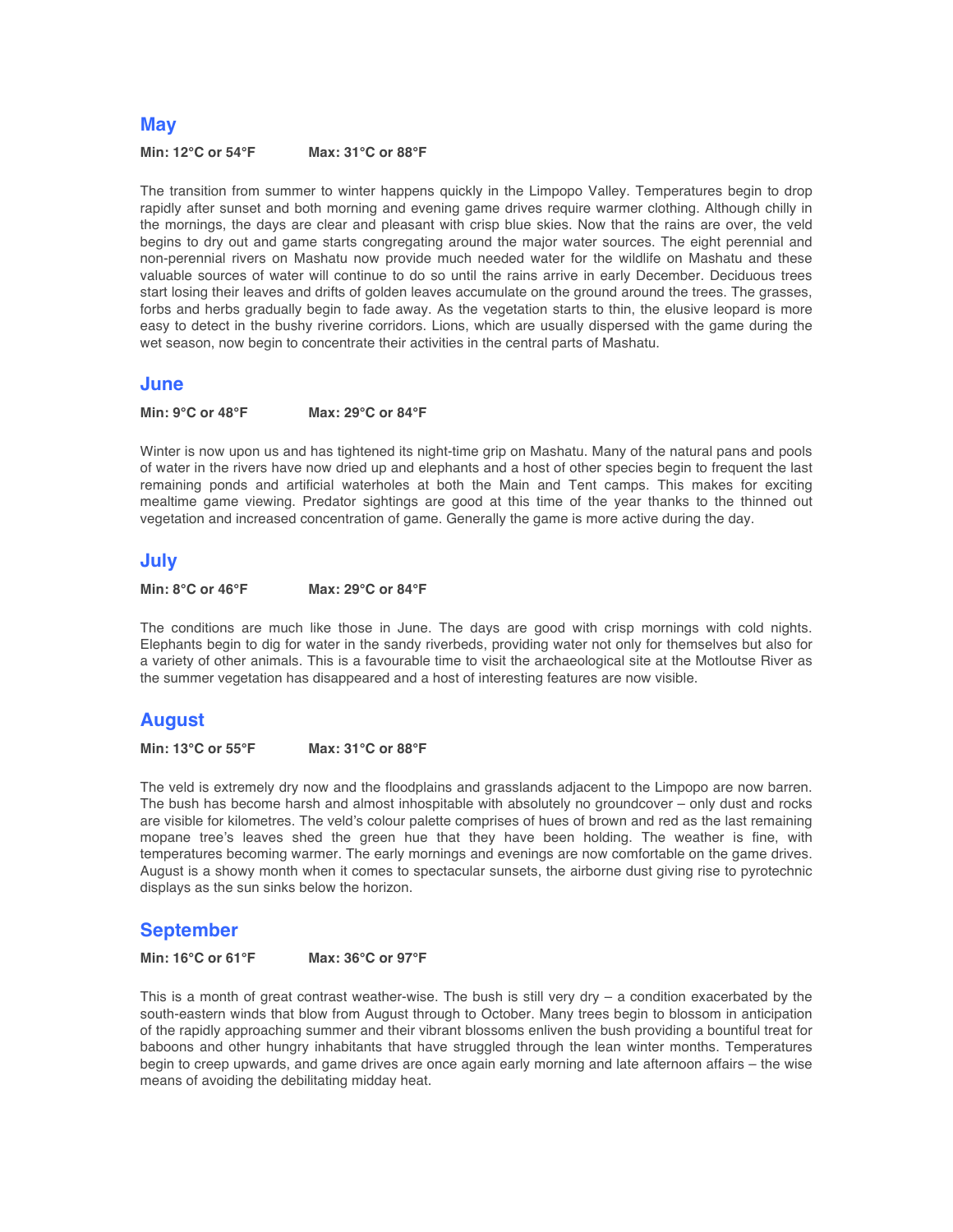#### **October**

**Min: 19°C or 66°F Max: 39°C or 102°F**

Temperature begins a steady rise and conditions start becoming desperate for many of the herbivores as sub-region frontal systems touch on the Limpopo Valley, bringing superheated air into the region. October is referred to as 'suicide month' because of the heat ahead of the rains. There may be the odd tropical thunderstorm but the barren earth sucks up this early rain. This welcome water is not enough however and seldom results in a noteworthy floral display. Predators have a fine time as many animals are weak and restrict their activities to the area close to the waterhole. The lack of dense vegetation and dry powdery soil make tracking lions and leopards easier and often results in some exceptional sightings. Elephants listlessly wait out the dry season, moving from one waterhole to the next, where they take full advantage – wallowing and drinking for hours. They feed on the surrounding vegetation moving into the bush on feeding forays when the temperature has dropped sufficiently for them to forage out of the protective shade. It is also at this time of year that the eland begin to calve.

#### **November**

**Min: 22°C or 72°F Max: 37°C or 99°F**

Summer is now in full swing at Mashatu. The temperatures are high and there is a lot of humidity in the air. The chances of convectional thunderstorms are good although the real rains are still a month away. Some of the summer migrant birds begin to arrive and the characteristic call of the red-chested cuckoo rings out clearly heralding the approach of better times for all. Once a good rainfall is recorded the small and drab but extremely vocal monotonous lark keeps the bush awake day and night with its irritating call as these birds perch on every treetop and announce their presences.

#### **December**

**Min: 20°C or 68°F Max: 33°C or 91°F**

December is the most vibrant month at Mashatu. Rains are a regular occurrence with spectacular thunderstorms with their dazzling lightening displays rumbling in from the northwest in the afternoons. Flash floods often come bursting down the rivers sweeping away the accumulation of dirt and debris and leaving fresh, clean channels once again. The whole veld looks freshly washed. After the rains, the veld is transformed into a golden carpet of acres and acres of yellow-flowered "devil thorns" interspersed with myriad other vibrantly coloured flowers. Swamps and marshlands along the Limpopo River fill with water attracting water birds in their droves as they take full advantage of the biological explosion of insects, amphibians and reptiles. Impala and wildebeest give birth to numerous gangly, wide-eyed young, which start gambolling, and bounding on the plains shortly after birth. This is Mother Nature's way of swamping the predators with a glut of food supply thereby ensuring the survival of the species. Migratory birds return en masse with enormous flocks of white, black and abdims storks roaming the grasslands. Lesser-spotted and steppe eagles compete to annex every available treetop and the trill of the woodland kingfisher fills the air. The bush is alive and an avian and insect cacophony fills the air – day and night

#### **11. Clothing?**

Dress code is safari casual. Be sure to bring a sweater, which may be needed at any time of year. During the winter months (May to September) very warm clothes, including a windbreaker or anorak, are essential.

#### **12. What is a resident wildlife photographer?**

PhotoMashatu has a resident wildlife photographers based at Main camp to help guest photographers. They can hire out the use of the photographer to join them on game drives as well as for the photographic hides. He/she will also be available for tutor sessions in camp during the day. Additionally, you can hire out the PhotoMashatu vehicle, in which the resident photographer will accompany you.